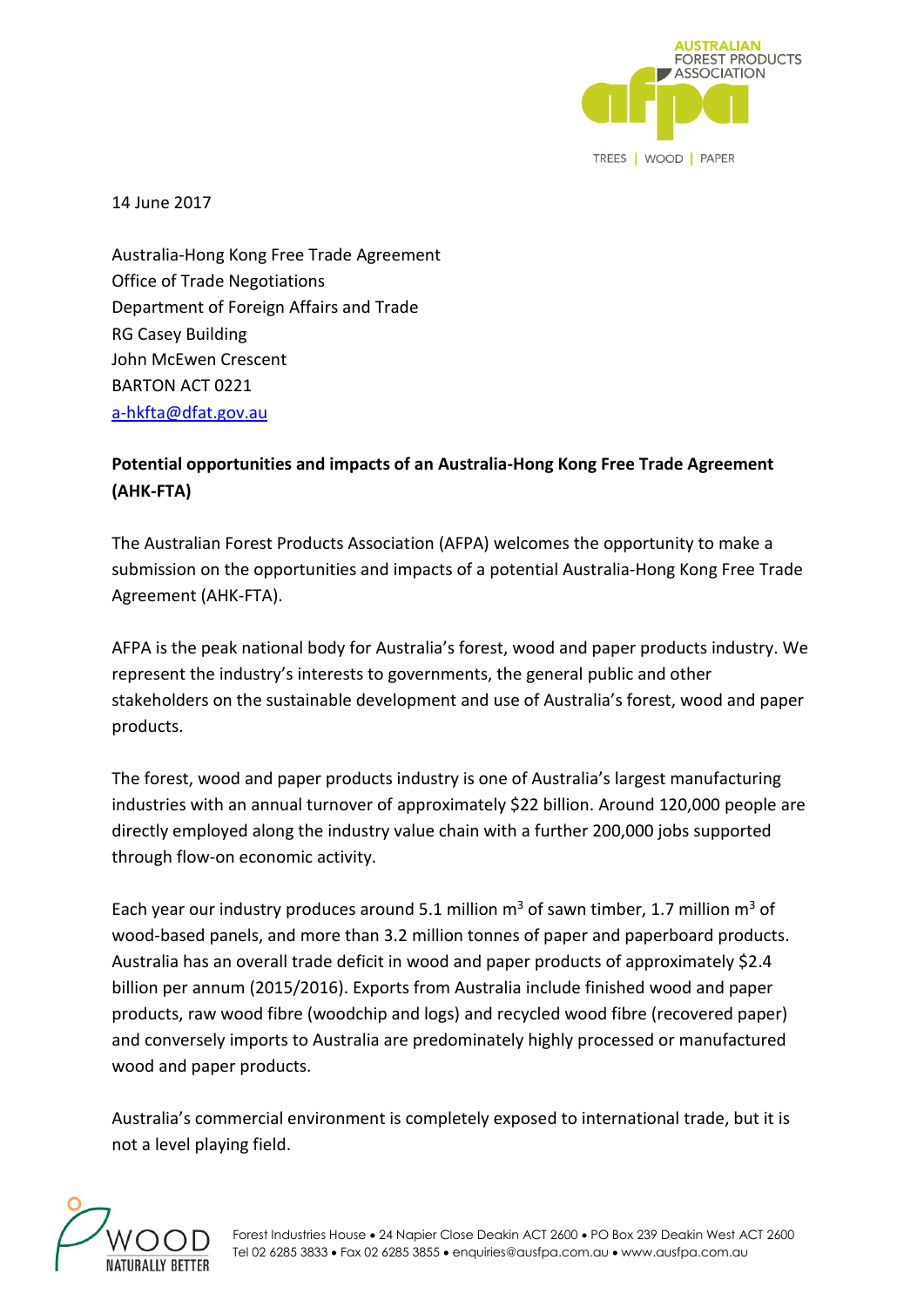Australian producers face significant international competition, and there are increased incidences of producers engaging in predatory pricing, as well as selling products with varying levels of quality, dubious standards and environmental compliance, and imports that are produced with government support (ranging from direct financial support to tariff assistance and tax credits). The price of these products may not reflect the 'true' cost of inputs for competing products around the globe.

AFPA is aware of the Government's desire for continued economic and trade reform and a preference for both progressing multilateral trade liberalisation (such as the TPP negotiation) and pursuing strategic bilateral Free Trade Agreements (FTA). In the AHK-FTA case, a broad-ranging FTA that includes trade in goods and services as well as investment. Noting that we have a well-defined trading relationship with Hong Kong already.

## **Trade liberalisation principles**

AFPA supports the high-level principles of trade liberalisation to support global trade by removing unnecessary trade barriers and promoting greater efficiency, innovation and investment. However, these principles must be applied equitably and with comparable tariff reduction commitments from our major trading partners in order to deliver positive outcomes.

AFPA supports the following principles regarding Free Trade Agreements (FTAs):

- implementation of equitable free trade principles (i.e. equity in reduction of tariffs and their timing) between trading nations;
- Australian producers should have full access to trade remedies available under the WTO, including anti-dumping and countervailing measures;
- Australia's ability to develop and apply technical regulations, standards, testing and certification procedures must remain unaffected;
- Australia's ability to apply the rights and obligations under the WTO agreements on Sanitary and Phytosanitary (SPS) measures and Technical Barriers to Trade (TBT) must remain unaffected; and
- FTA market access outcomes should be reviewed after implementation for their impacts.

AFPA considers that a balanced and supportive AHK-FTA may offer some benefits to the Australian economy generally. However, given the existing trade relationship with little to no existing tariffs and small amounts of exports and imports in wood and paper products between Australia and Hong Kong (see *Table 1* below), an AHK-FTA would offer little to Australian forest, wood and paper product producers.

**The Australian Government should not enter trade agreements where the interests of the Australian forest, wood and paper product industries are adversely and/or inequitably affected, rather trade agreement outcomes should promote and benefit our industries.**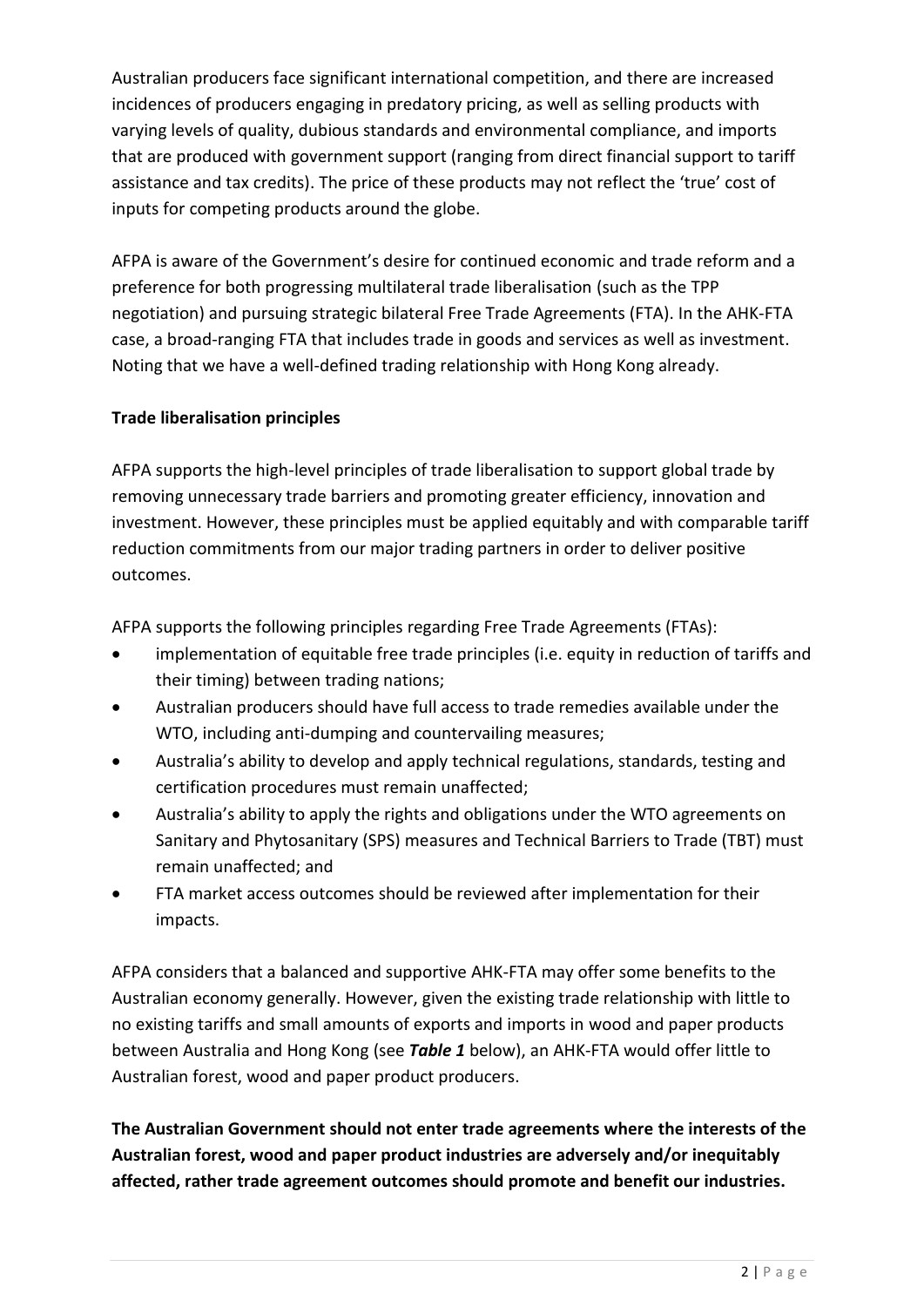## **Australia's wood and paper products trade with Hong Kong.**

There is a small established trade between Australia and Hong Kong in the wood and paper product sectors. A relatively small amount of exports from Australia to Hong Kong are concentrated in round-wood, veneers, printing and writing, paper manufacturers and recovered paper, by value. Imports from Hong Kong are paper manufactures and printed articles, by value.

*Table 1* below provides a summary of the volume and value of Australia's wood and paper products imported from, and exported to, Hong Kong (where data is available).

| <b>Product</b>                     |             | Calendar 2016 |  |
|------------------------------------|-------------|---------------|--|
|                                    | Volume (kt) | Value (\$m)   |  |
| <b>Imports from Hong Kong</b>      |             |               |  |
| <b>Paper manufactures</b>          | NА          | 5.5           |  |
| <b>Printed articles</b>            | NA.         | 40.8          |  |
| Total (A)                          | <b>NA</b>   | 46.3          |  |
| <b>Exports to Hong Kong</b>        |             |               |  |
| Round-wood                         | 0.2         | 300k          |  |
| <b>Veneers</b>                     | 6t          | 26k           |  |
| <b>Newsprint</b>                   | 1.3         | 0.9           |  |
| <b>Printing and writing papers</b> | 1.9         | 2.2           |  |
| <b>Paper manufacturers</b>         | <b>NA</b>   | 1.2           |  |
| <b>Recovered Paper</b>             | 22.5        | 3.5           |  |
| Total (B)                          | <b>NA</b>   | 7.2           |  |
| <b>Trade Deficit (A-B)</b>         | <b>NA</b>   | 39.1          |  |

*Table 1: Australian Wood and Paper Products imports/exports to Hong Kong (2016)*

*Source: ABARES Australian Forest and Wood Products Statistics, Oct - Dec Quarters 2016*

The key issues of concern for the wood and paper products industry include: nonconforming, illegal logging and sustainability issues including transformed and transhipped products; and occurrences of import dumping, predatory pricing and countervailing issues.

The wood and paper products industry recognises that it is a relatively small exporter to, and importer from, Hong Kong and notes that existing goods tariffs with Hong Kong are already very low or zero. Australian Free Trade Agreement's (FTA) provide for 'the progressive reduction or elimination of tariffs over specified periods and the scheduling of market access commitments for services by each of the parties', there are continuing concerns, that an uneven playing field in certain traded products could result for Australia from FTA negotiations.

An important issue across wood and paper product imports is ensuring that the products traded are not sourced from illegally logged timber. Australia has recently implemented illegal logging legislation. Under the legislation, importers of regulated timber products are required to undertake due diligence on these products to minimise the risk that they have been illegally harvested.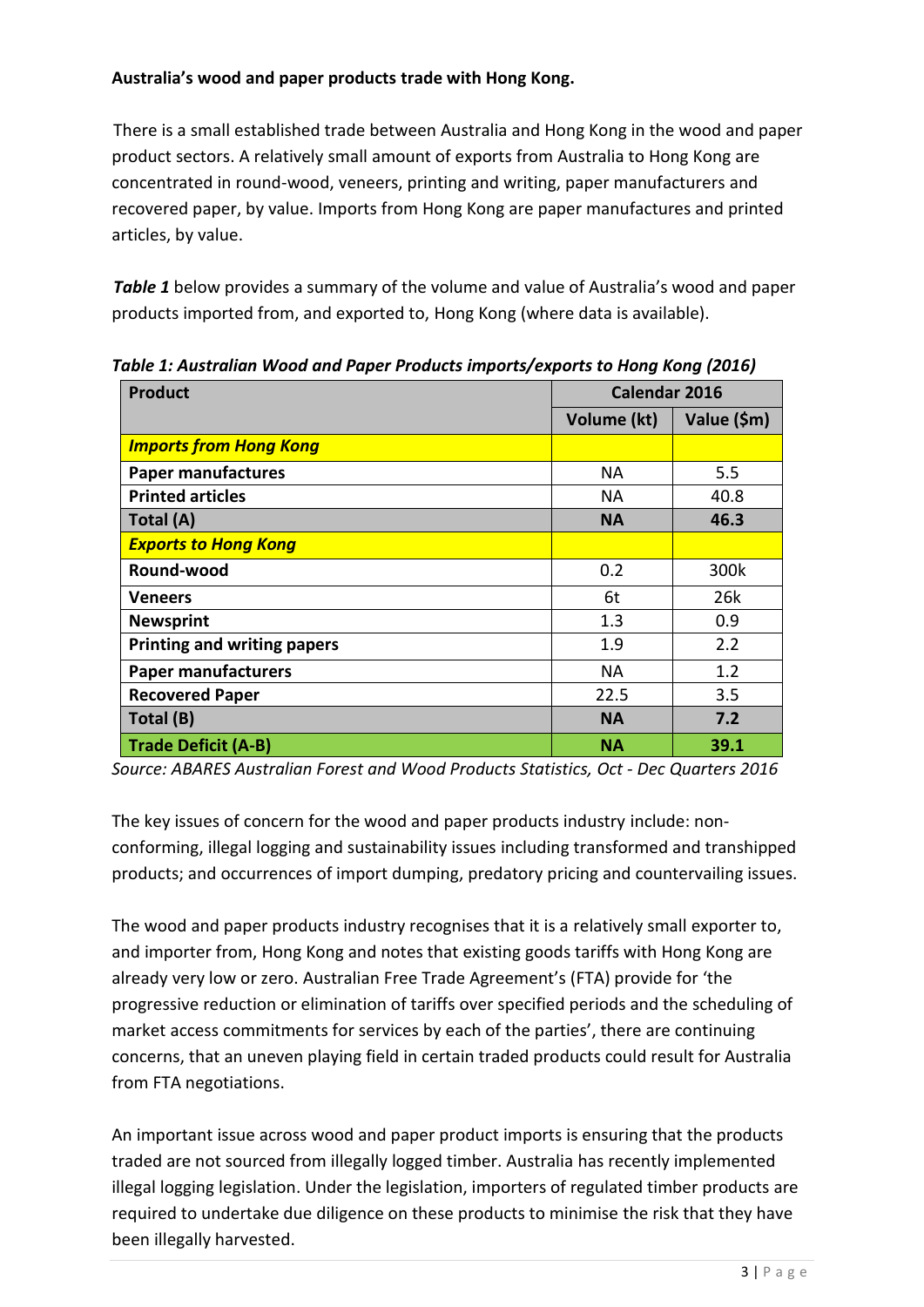Importers of regulated timber products will also be required to answer a new Community Protection Question indicating whether they have complied with the due diligence requirements of the Regulation.

AFPA supports efforts to address illegal logging but stresses any measures put in place to address illegal imports do not place unnecessary and costly compliance requirements on Australian producers who are already subject to the highest legal and regulatory standards. Relevant legislation should recognise internationally recognised, credible, independent, voluntary third party certification schemes, which include sustainable forest management standards and chain of custody legality verification requirements. Importantly, continued clear information needs to be communicated to importers on Australia's expectations under its illegal logging legislation and effective monitoring at Australia's border of the due diligence and compliance information recorded by importers.

AFPA's membership is diverse and member organisations operate at different points along the value-chain for wood and paper products. As such they have differing perspectives and priorities in relation to trade issues and a potential AHK-FTA. The nature and perspectives of the four main groupings of AFPA members are outlined briefly below:

#### **Pulp and Paper Manufacturers**

Australian paper manufacturers produce the full range of paper types (packaging, newsprint, tissue, and printing & writing) primarily for the domestic market using both locally grown fibre, recovered paper and imported fibre. As most paper grades are internationally traded commodities, Australian manufacturers face very strong competition from large scale producers around the world (including in the Asia-Pacific Region).

Given the fierce nature of competition in paper markets, Australian producers are very susceptible to asymmetric tariff reductions, predatory pricing and dumping of imports, and adverse impacts from non-tariff barriers, including direct subsidies, potentially enjoyed by producers in other countries. Capital subsidies in those countries may be explicit or may be a result of poor financial or other local regulation.

A recent example of a problematic FTA outcome for the wood and paper product industries occurred with the China-Australia Free Trade Agreement (ChAFTA). Unfortunately, the final text fails to treat the Australian paper products industry in an equitable manner in regard to two-way tariff reform. AFPA notes the removal of Chinese tariffs for many other sectors and for specific wood products such as processed *radiata pine* timber products. However, ChAFTA delivers an inequitable tariff outcome for paper products. This will continue to have negative impacts on investment and trade in the Australian paper industry. This issue needs to be addressed in the ChAFTA 3-year structural review or preferably sooner.

The position on paper products under ChAFTA cannot be allowed to occur again for any wood or paper products in future FTA negotiations, including the AHK-FTA.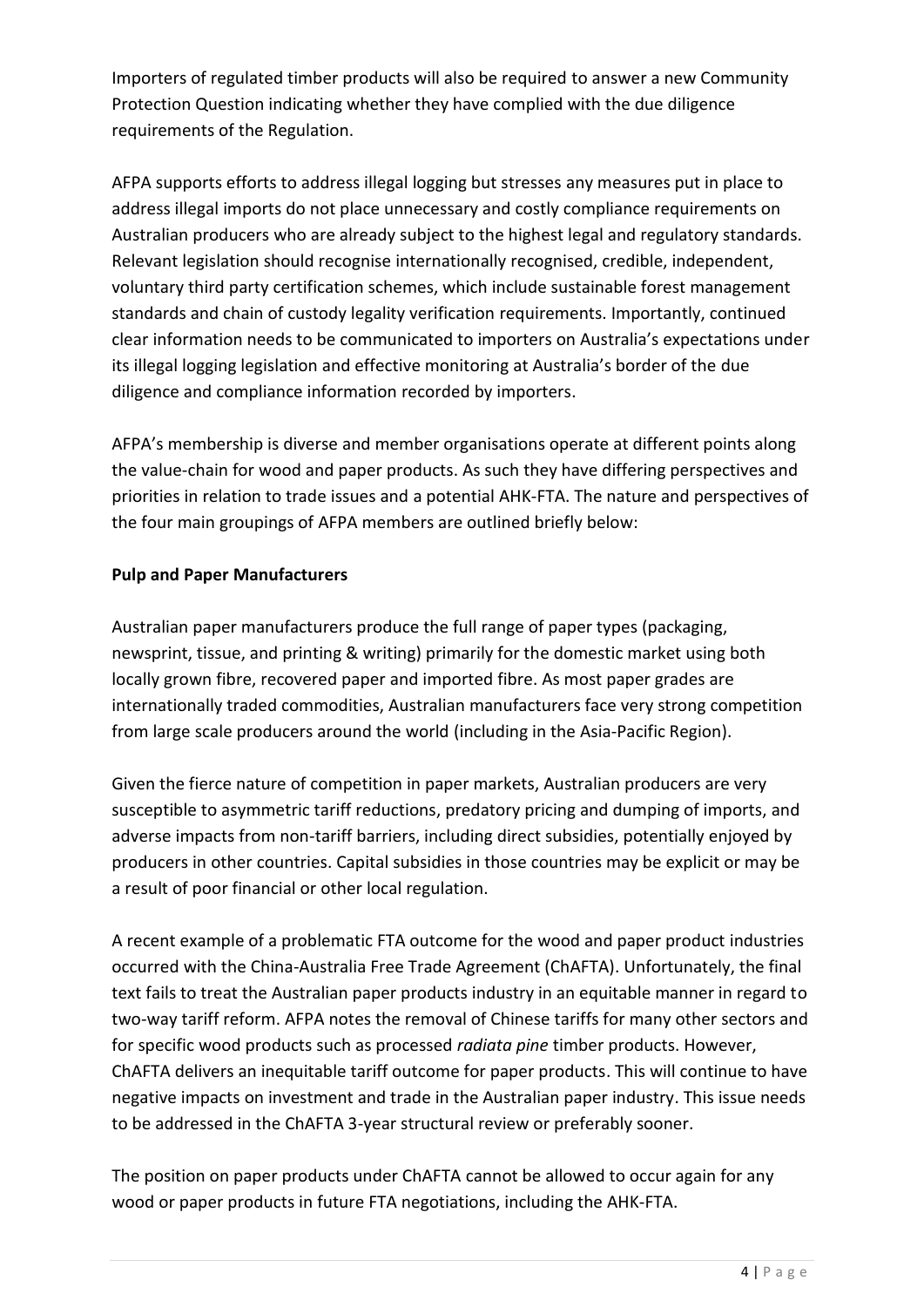Additionally, AFPA recommends that in negotiating the AHK-FTA, the high environmental standards of the domestic industry must be acknowledged in terms of ensuring full compliance of any imported products with Australian environmental standards, including sustainable paper procurement requirements, domestic waste management and recycling policies.

The AHK-FTA needs to continue support for a strong anti-dumping and countervailing measures regime and maintenance of safeguard provisions. AFPA would also urge the Government to use any trade negotiations with Hong Kong as a mechanism for improving business and financial regulations. Additionally, due to the many instances of goods transformation and transhipping into countries like Hong Kong the Government should also continue to raise concerns about environmental and sustainability issues in wood fibre sources, to address deforestation, poor environmental practices, and instances of illegal logging in the Asia-Pacific region.

#### **Sawn Timber Processors**

Australian sawn timber manufacturers process domestically grown plantation logs into sawn wood, which is used primarily in structural applications in the domestic housing market. In the future, wood supply and processing capacity in Australia is forecast to continue to increase and, in turn, so is the potential to export more sawn timber. The close Asian-Pacific region (including Hong Kong) represents a significant potential market for processed timber products, particularly material suitable for use in multi-residential housing and commercial building construction, although the trade is currently small and under-developed.

Australian sawn timber producers would like to have access to international markets generally but potentially face significant non-tariff barriers, such as distance, scale, transport costs, building codes, standards and associated regulation. Any FTA should seek to promote international standardisation in the interests of more efficient trade between nations, and building codes, standards and associated regulation.

AFPA urges that the Government continues to support the continuation of a strong antidumping and countervailing measures regime, and maintenance of trade safeguard provisions to ensure a level playing field for all trading entities.

## **Engineered Wood Products (EWP) Manufacturers**

Australian plywood and panels manufacturers process domestically grown plantation logs into EWP's (such as particleboard, MDF, hardboard etc) which are used primarily in structural and fit-out applications in the domestic housing and commercial markets. Again any FTA should not result in asymmetric tariff reduction outcomes, rather seek to promote international standardisation in the interests of more efficient trade between nations, and building codes, addressing non-conforming products, standards and associated regulation should be a key area in this regard.